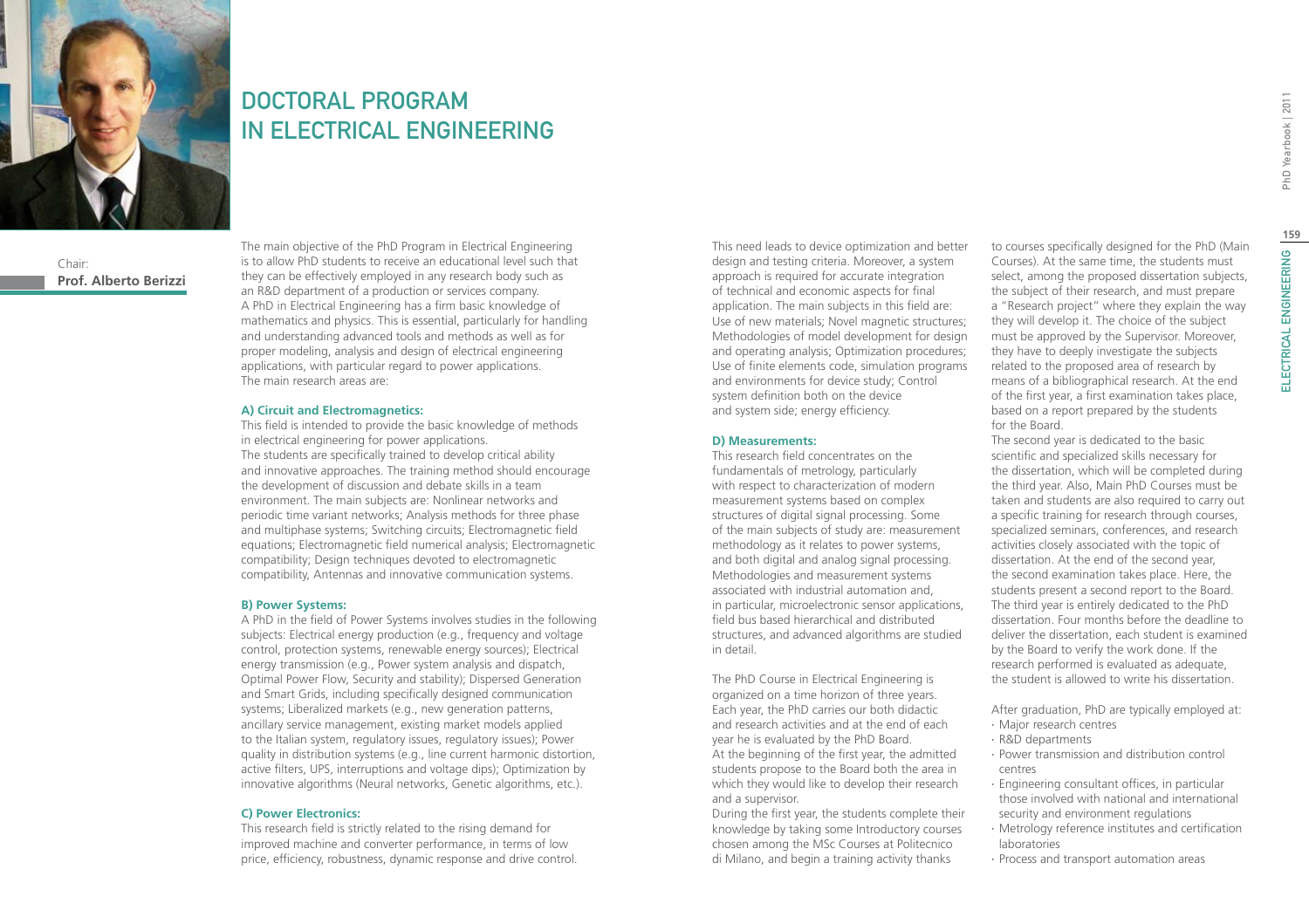#### ADVISORY BO d i

Claudio Canizares (University of Waterloo, Waterloo Institute for Sustainable Energy, Canada - Associate Director)

Alessandro Clerici (ABB-Senior Advisor)

Amedeo Farini (Alstom Transport - Site Engineer Director)

Andrea Mansoldo (Eir Grid - Senior Power System Analyst)

Gerardo Montanino (Gestore Sistema Elettrico - Direttore, Direzione operativa)

Luca Lo Schiavo (AEEG - Direzione generale)

Claudio Serracane (Edison - Direttore Ricerca e sviluppo)

Renzo Zaltieri (Balance Systems - Socio e Comitato Direttivo)

## Sc holarship Spon sor s

ENEL Distribuzione

MCM Energy Lab

Italcertifer

Acciaierie di Calvisano SpA

RSE SpA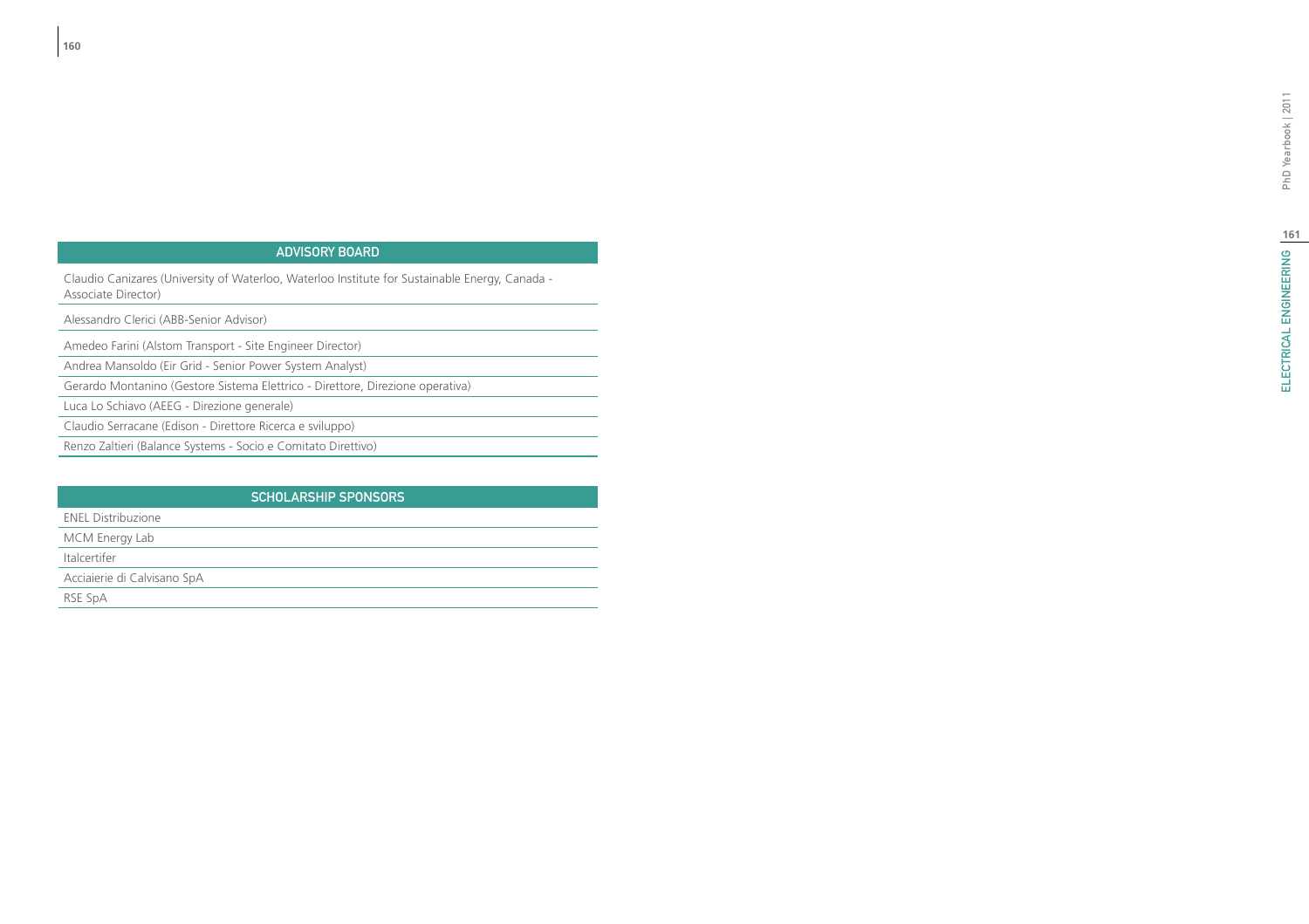## unified control methods for power-converter-based systems

#### **Giuliano Angeli**

#### **Introduction and description of objectives**

This thesis presents the analysis of some control methods for power converters, with a particular attention for those converters that are used in power systems to perform the AC/DC and DC/AC conversion. The focus is on the analysis of two quite common situations: *front-end converter* and *customer-end converter*. Besides the most typical configurations used in practice, also multiswitching converters are investigated. Power converter control problem is very complex as it is strictly related to the system under control. In particular two main aspects can be pointed out:

- 1. the control system, i.e. the method by which reference values of converter drivers are determined;
- 2. the modulation technique. i.e. the pulse generation methodology to realize the reference values.

#### **Methodology**

Let's focus the attention on the first point: the control system. First of all, we have to be familiar with some basic concepts and the first one is the concept of *sliding mode control (SMC)*. Some of its most distinguishing characteristics are: simplicity of design, invariance to process dynamics and

external perturbations, ability to decouple high dimensional problems into sub-tasks of lower dimensionality. Since this technique involves differential equations with discontinuous right-end side, the concept of solution needs to be redefined and alternative approaches to the classical ordinary differential equation theory needs to be developed. The basic concept of sliding mode control is that the control law commutes while crossing a particular surface called *switching surface*. That surface can be chosen in order to achieve the desired control requirement and in particular it has to be designed in such a way that all trajectories are directed toward the surface (regardless of which side of the surface they are). This condition is usually called *reaching condition*. Consequently, once it is reached, trajectories are sliding along this surface. While sliding motion, the order of the system turns out to be decreased and the motion is the same if, instead of the discontinuous control, an *equivalent continuous control*  had been used. This equivalent control can be considered as the mean value of the discontinuous control on the sliding surface. Yet, in sliding motion, the control switches with a high frequency and we usually refer to this phenomenon with the name of

a new phenomenon appears: the commutation instants, allowing *chattering*. For what concerns commutation, we can say that the most widely used modulation techniques are organized in two main groups: the first one realizes a voltage reference signal (sine PWM and Space Vector Modulation for three phase systems); the second group of methods is based on a current reference signal to be realized. Among them the most common method is known as *hysteresis current modulation*. Thanks to its intrinsic simplicity, this method is widely used in a lot of fields with good results; the main drawback is the variable switching frequency. For this reason in this thesis the strategy known as *smart modulation* is taken in consideration. Smart modulation is based on unconventional current threshold set and its features are fixed switching frequency and pre-calculated an accurate phase shift of the current ripple during parallel converter connection. Moreover it is characterized by the same features of hysteresis current control in terms of good dynamic performance, good accuracy and simple control technique. The method proposed here is very useful because it is general and it overcomes most of the specific problems usually occurring in applications. The steps that compose the method are the following:

- 1. primary reference signal on passive elements. Reference signals have to be the currents flowing through inductors and the voltages across capacitors. Theoretically, other reference signals are allowed, for example powers, energies…
- 2. control is designed by the mean of Sliding Mode Control. Sliding Functions are built and it is not mandatory that the number of Sliding Functions is equal to the number of primary references signals. The constraint to be respected is that controls must appear in the formulation of Sliding Functions derivatives in order to guarantee controllability. System appears as Multi Input Multi Output (MIMO), where the inputs are the switching controls (typically characterized by two levels) and the outputs are the Sliding Functions. It is useful to underline that the number of controls may be equal to the number of Sliding Functions or also exceed it. 3. System is reformulated as *n* decoupled systems Single Input Single Output (SISO). In order to get this result, it necessary to increase the number of Sliding Functions until it is equal to the number of controls, then making input-output matrix diagonal

is mandatory to reach a direct correspondence between

4. Each SISO element is then modulated by the mean of the current tracking modulation strategy called Smart Modulation.

Sliding Functions and controls. written in order to provide a "less conventional" road which is able to overcome the most typical drawbacks concerned with the conventional approaches. For what concerns the control strategy, this thesis has exploited the theory coming from Sliding Mode Control. After a brief recall about the basic notions of Sliding Mode Control, a short example of Sliding Mode applied to power converters has been shown. One of the most important problems to be faced during applications is called *chattering* and CHAPTER 5 gives an idea of what this problems means. The problem of chattering is related to the problem of commutation strategy and this correlation has given the opportunity to introduce two different approaches: the hysteresis control, that is more conventional, and the Smart Modulation, that is more innovative and allows an easier control of chattering. A general method for the control of power converters in power systems has been presented: this is the most innovative contribution of this thesis to the research field studied. This method is totally general, so it overcomes most of the specific problems usually occurring in applications. Three case study have been presented in order to show the use of the method proposed. First, a Front-End Converter as an harmonic

**Discussion of the results obtained** Control of Power-Converters-Based Systems is a very complex problem as it is strictly related to the system under control. Many strategies are available in literature: this thesis has been

as interface between Utility and low voltage DC systems has been studied and finally Customer-End Converter has been controlled in order to feed final customers with the proper voltage imposed by the technical norms. Afterward, multiswitching converters have been taken into consideration. CHAPTER 8 has presented the general study of these devices and in particularly it has shown that the general method proposed is able to manage the multiswitching case by the mean of decoupling strategy: multiswitching systems are reformulated as the union of several decoupled systems, each of which modulated by Smart Modulation. In order to deeply clarify the notions expressed above, CHAPTER 9 presents two more case studies: the first consists in a study of the decoupled strategy applied to Current-Controlled Multiswitching Systems; the second takes into consideration an Innovative Universal Power Conditioner with UPS Function. These last two case studies had been already studied in the Electrical Engineering Department of Politecnico di Milano when I started my PhD program, nevertheless we have decided to show them in this thesis because they are still two of the clearest examples about what the general method proposed means.

damper has been proposed, than a Front-End Converter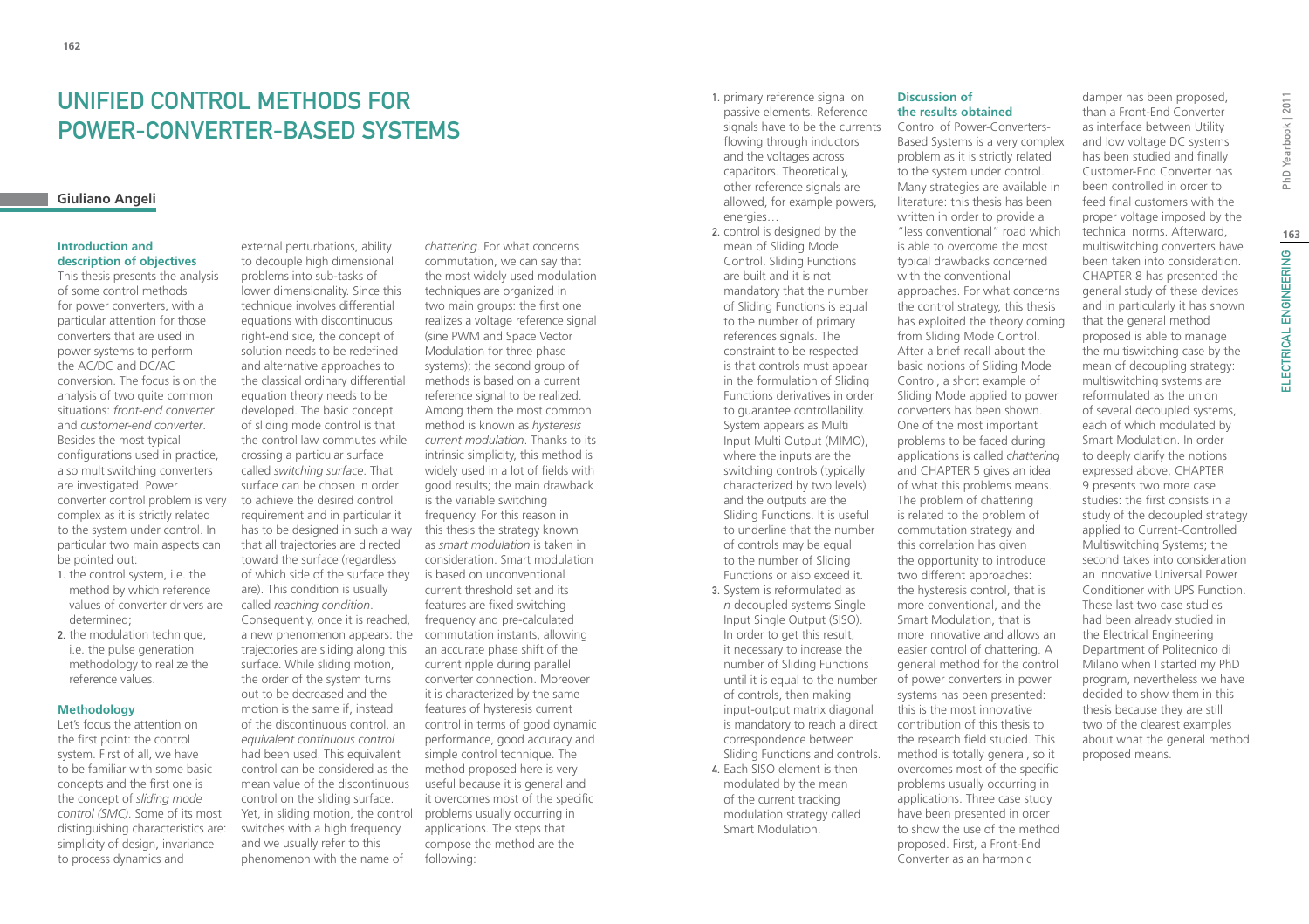# Diagnosis and Control of Neoclassical Tearing Modes by Electron Cyclotron Heating in TOKAMAKs

### **Mohsen Davoudi**

The research for producing energy from fusion of light nuclei has led to significant advancements in the experiments based on the tokamak concept (TOroidalnaya KAmera v MAgnitnykh Katushkakh, Russian word for "toroidal magnetic confinement"). Magnetic confinement of high temperature plasma is a practical technique for a fusion reactor. A tokamak is a magnetic confinement system that produces toroidal and poloidal magnetic fields to confine the thermonuclear plasma in a vacuum chamber for achieving the conditions for nuclear fusion reactions. It is designed for achieving the controlled thermonuclear fusion power.

The control of unstable rotating Magnetic Hydro Dynamics (MHD) perturbations, associated with local distortions of the current density profile has been one of the important issues in thermonuclear plasma research. It has been the general objective of this research to develop some ideas and realize the tools and hardware needed for detection in real-time of magnetic islands and control of electron cyclotron heating and current drive (EC-H&CD) system in order to stabilize the MHD perturbations in particular neoclassical tearing modes (NTMs) to increase the performance of a fusion reactor. Generally, by injecting energy

to the magnetic islands using microwave antennas, a specific magnetic surface layer will be resonance and the magnetic islands disappear. The MHD controller tracks the magnetic island movement along the minor radius of the plasma by controlling the angle of antennas which reflect the electron cyclotron (EC) microwave beam to the associated deposition surface (*r DEP*) in the plasma. The performance of the MHD control system depends on how the system diagnoses the NTM position (*r TARGET*) and the deposition minor radius (*r DEP*). Since uncertainty and evidence of measurement are important issues in control strategy, the Bayesian theory based algorithm has been modified to be used for estimation of  $r_{\text{DEP}}$  and  $r_{\text{TARGET}}$  in FTU (Frascati Tokamak Upgrade, the tokamak in Frascati, Italy) using estimation theory and diagnostic methods. In the research activity presented in this thesis, the control strategy and MHD control architecture for FTU have been defined and implemented. An important part of the activity, in collaboration with IFP-CNR, was the hardware implementation of the estimators, observer, controller and model-predictive protection system for motors. A set of reliable, flexible and robust

hardware structure and software tool which is capable of running estimator, observer and controller in real-time has been proposed to achieve the main goal of MHD instability suppression in order to be integrated in the FTU. The controller has been implemented on a set of FPGA and DSP modules which are mounted on PXI communication bus.

The modified *r DEP* and *r TARGET* estimation algorithms have been implemented on the I/O FPGA modules for performing fast front-end signal processing. The floating-point model of the *r DEP* estimation algorithm has been simulated in MATLAB /Simulink and converted into fixed-point model to be implemented on the I/O FPGA modules. IIR filters, Integrators, and embedded MATLAB functions (m-files), which contain loops, multiplication and division operations are the parts of the  $r_{_{\it DEP}}$  and  $r_{_{\it TARGET}}$  estimation algorithm, which have been implemented on the I/O FPGA modules. The algorithms have been tested and simulated using off-line data collected from previous plasma shots of FTU. A model predictive protection system for the safety of microwave antennas steering has been realized in an independent and reliable hardware. The system is going to predict in real-time the 2D rest



#### **1. MHD control system layout**

position of the antenna with its uncertainty. The protection will trip if the antenna position is going to run outside the physical boundaries. The independent protection system ensures that the EC-H&CD power is not conducted toward the chamber walls. A simplified algorithm of model-predictive protection has been implemented in a rugged industrial FPGA system using LabVIEW FPGA tool and tested successfully on the launcher to ensure the reliable functioning. To realize the signal flow scheme, some signal conditioning and insulation circuits have been designed and realized on PCB considering electromagnetic compatibility and signal terminating issues. The PCBs deal with fast inverters encoder and ECE signals, slow digital 24V inverters I/O control signals, analog differential reference signals, serial communication signals and TTL motor brakes control

signals. For data transferring among the processors, digital communication algorithms have been implemented in the FPGA and DSP modules from different providers. To increase speed of data transfer in the motor control loop, the problem of DSP port communication delay has been solved by driving the I/O channels to different ports. The hardware and software of the MHD controller and protection system has been tested on the launcher mockup and the final version of the launcher. Some tests have been performed for launcher model identification. Poloidal and toroidal movements of the antenna have been validated and the dead-bands of the launcher mechanical system has been detected. The tests performed on the final version of launcher system demonstrate that the system is capable to reach the dynamics of ≈1º

ms, required in the design phase. The motor control functioning has been validated in presence of high magnetic field as well. The research on MHD instability suppression is an ongoing study in which many scientists and engineers from various fields are involved. It has been the general objective of this project to develop some ideas and realize the tools and hardware needed for detection and stabilization of the MHD perturbations which will be experimented and validated in FTU to be presented for ITER. The new launcher of the FTU makes it capable of performing higher level experiments to validate the stabilization methods developed for MHD perturbations. A part of the tests and experiments for validation of mechanical, electrical and control systems of the launcher will be performed when the launcher will be integrated in the FTU machine.

**165**

poloidally at the antenna in 10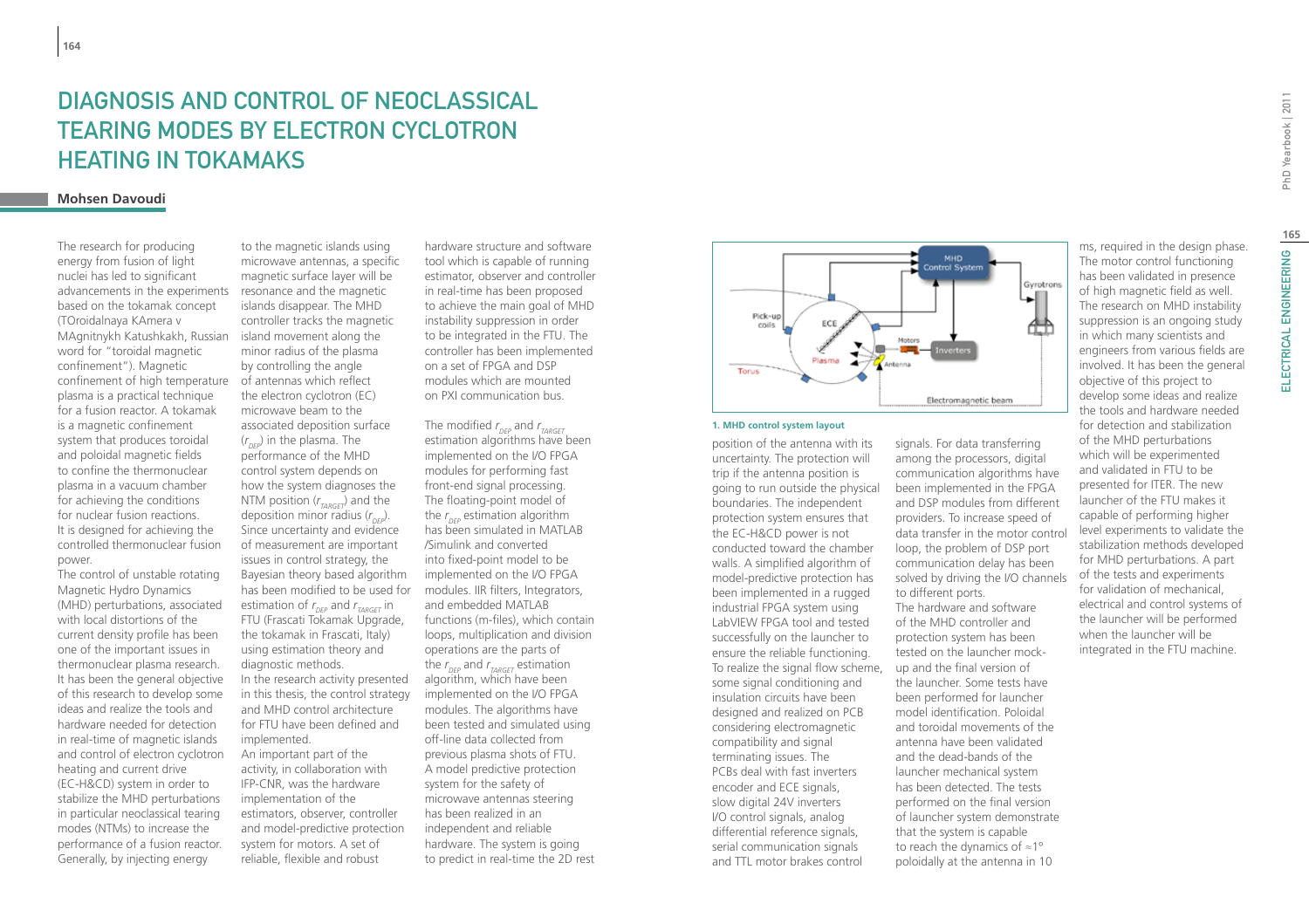# **MVDC GRID<br>WIND TURB**<br><sub>Daniele Rosati</sub> WITH M2LC TRANSFORMERLES WIND T URBINE S FOR OFFSHORE WIND FARM

In recent years, the interest in offshore wind farms has increased significantly. One of the reasons of this development is the less perceived environmental cost of an offshore wind farm with respect to an in-land one, especially for new installations where big turbines are preferred. However, they have also the advantage of an increased and more constant wind speed, leading to higher and more constant production of electrical power. For these kinds of wind farms a pure DC system could be an interesting and cost-effective solution. This thesis describes an innovative Medium Voltage Direct Current (MVDC) electrical grid system for wind farms, which is based on transformerless wind turbines.

The application of offshore wind energy and the problem of offshore Wind Farm (WF) connection to the onshore grid are receiving a lot of attention. Moreover the recent advances in power electronics components, together with the ones of HVDC (High Voltage Direct Current) technology, mainly related to Voltage Source Converters (VSC) use, have increased the interest in using DC instead of the more traditional AC transmission and distribution systems. This is because DC solution provides several advantages, mainly related to the lower

losses and voltage drops with respect to AC one. DC systems allow to transmit power over longer distances and to interconnect remote offshore WFs. Moreover, the problem of the more relevant costs of control and protection DC systems with respect to AC ones, which represented one of the most critical aspects. Among DC transmission and distribution systems, two possibilities are now under analysis: HVDC and MVDC (Medium Voltage Direct Current) ones. MVDC distribution system allows weight savings and higher efficiency with respect to AC one. MVDC distribution and transmission systems represent WF characterized by short distance from the connection to the shore grid. However, the equipment necessary to realize a classical wind turbine (WT) operating with a MVDC system, can present many power conversion steps to reach MV level, with the effect of reducing the energy efficiency as well as increasing the electrical system costs. The proposed solution

a Modular Multi-Level Converter experimental results.(M2LC) to realize a WT with transformerless MVDC output drivetrain. This PhD thesis presents an innovative electrical system

a promising solution for offshore solution; a comparison between overcomes these limits adopting system of the M2LC through configuration for wind farm that is based on an MVDC distribution grid with multi-MW wind turbines equipped with M2LC transformerless wind turbines, which have a DC output voltage at 23.6 kVdc. The thesis is organized as follows: Chapter 1 describes the actual status of the wind energy and the European Union targets for 2020 concerning this renewable energy; Chapter 2 illustrates the state-of-the-art of the wind energy conversion systems; Chapter 3 presents the proposed MVDC grid and M2LC transformerless drivetrain structures and it underlines the main advantages and the technical problems of this the MVDC-M2LC solution and a traditional MVAC system is performed considering a wind farm offshore installation in the Mediterranean Sea (Gulf of Manfredonia, Puglia, Italy) and it is carried out in Chapter 4; Chapter 5 analyses the M2LC drivetrain through studies, models and simulations, while Chapter 6 reports the realization of a small scale prototype and validates the designed control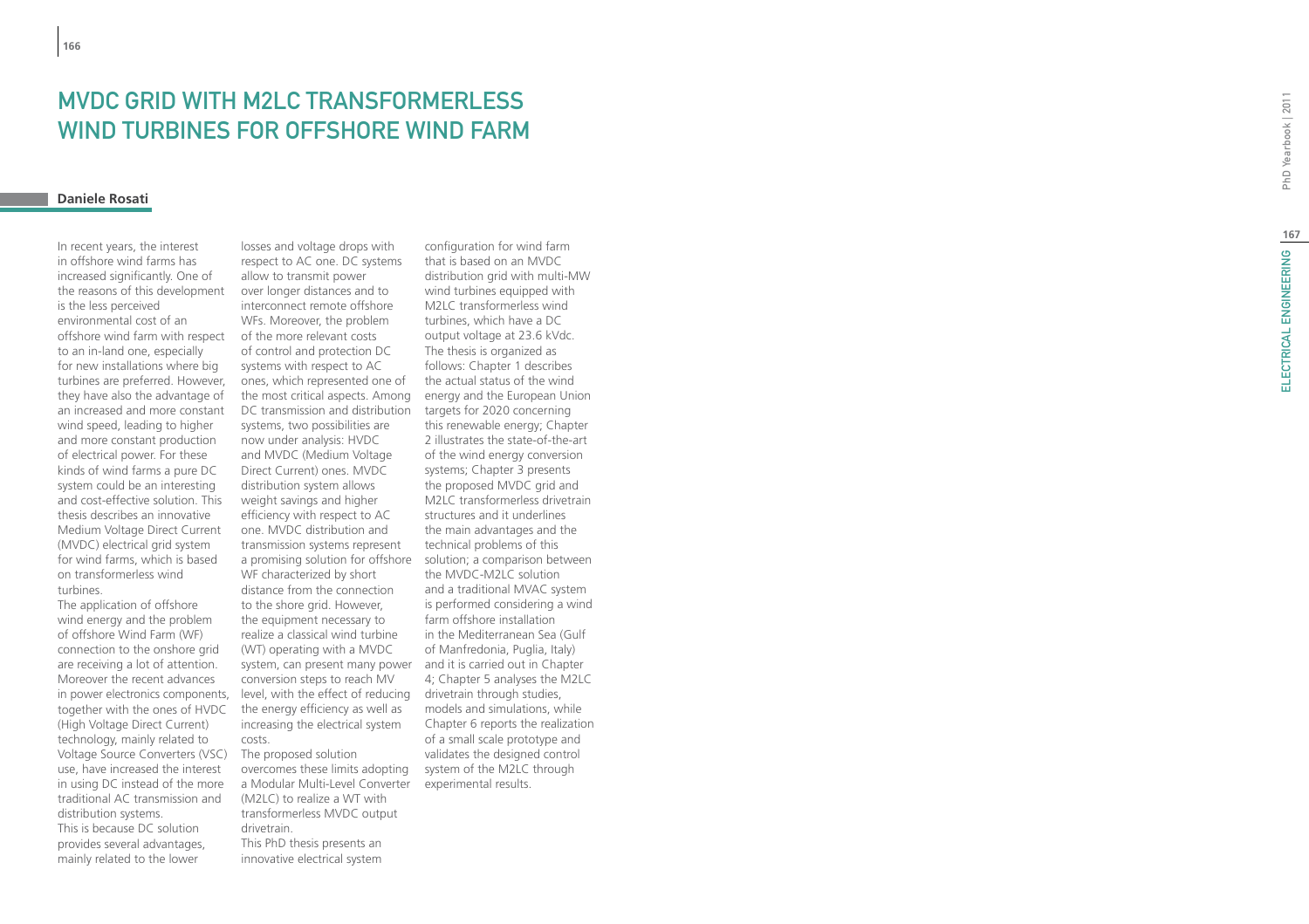# Ubiquitous Near-Energy Services IN EXTENDED ENTITIES AS OPPORTU FOR ENERGY EFFICIENCY AND SECUF

### **Mikhail Simonov**

The research described in this thesis draws from the question about predictability of the energy flows exchanged between energy Producers and Consumers in Renewable Energy (RES) scenario. The saturation of the energy distribution networks due to the increased demand of the energy, coupled with the unpredictability of the energy coming from RES, requires the technology solution permitting to account the sustainability of the operational scenario and to keep it at the acceptable quality/safety levels. Author presents one solution making observable and manageable the real-time consumption dynamics in grids alimented from Renewable Energy Sources (RES) aiming at computational efficiency. As a result, the Digital Energy (or e-Energy) proposed is an abstraction virtualising the physical electric energy. The proposed toolkit has a strong soft optimization potential thanks to its lower computational complexity, resulting in an important practical advantage in real-time dimension. Prototyping accompanies the research implementing some Use Cases. Author describes some collateral issues: building grids with desired properties, solving information over-flood, new business models in M2M

scenario. The described tools are published as public domain. The above described research becomes a manifold, bringing several contributes – shaped as correlated latters – in the subject area of the intelligent value added services offered in the electric energy domain. The described research delivers one sophisticated load forecast and management tool to transform in inexpensive boxed software to handle the energy consumption dynamics. European electric power system is one of the largest technical systems in the world. It serves more than 400 million people, counts more than 200,000 km of transmission lines. Therefore, it has an enormous potential to exploit the Use Cases described in the Chapter eight. This Ph.D. research analyses the real-time aspects improving the current load management and control schemes. Author discusses new tools to monitor in volumes, touching the real time the energy production and consumption dynamics and the information flows traveling over the communication networks. Since the energy dynamics are caused by real life events, one contribute comes from the investigation on the nature of the above events and the cause-effect universal law, resulting in the useful heuristics which may reduce the computational complexity.

The proposed simplification of the mathematics brings the computational efficiency. Author solves another optimization problem replacing independent agents by one multi-agent ubiquitously distributed system, calling for the wider deployment of multi-agent artificial cognitive systems, notably smart metering devices with extended capabilities.

Author investigate on the main classes of real life events causing energy dynamics, discuss about the methods to capture them in real life conditions, about setting up the information processing. Conceptualizing elementary data as plans, patterns and other constructs, the rule-based reasoning and knowledge elicitation becomes applicable. From technological viewpoint, author mixes smart metering and distributed architectures for multi-agent information processing of huge data scalability problem, which becomes relevant because of the saturation of the grids. The practical technological solution working in real time is tested through the early prototyping. Based on the business requirements, author builds the prototype and discuss about the implementation details and the sustainability of the operational scenarios. The research outcome in the

computational efficiency is the Digital Energy theory. Its applied research component is the DE toolkit described in details. The capability to monitor the causes of the energy dynamics relies on the semantics discovered at the intelligent nodes.

The energy digitization replaces the operations with the physical energy. Accounting the energy dynamics enables the real time knowledge mining and makes the control systems intelligent, evolving smart grids thanks to the Future Internet.

The prototype goes beyond the smart metering, offering a truly real time Digital Energy solution, raising Digital Energy events about the significant changes in the energy consumption data volumes being exchanged. It becomes the baseline for the "Near-energy" ancillary services being researched, discussed, and prototyped. The innovative and emerging ICT services for Energy are based on the energy distribution networks with broadband capabilities, exploiting SCADA networks and multi-sensorial devices, wired and/or wireless. The resulting technical solution has been protected by one patent application. Being evident the need to detect and classify the events happening in the power grids, the immediate effect was to

propose the first theory of Digital Energy. Unlike PMUs, author abstracts the energy flows and replaces them by the digital events showing the rapid and important changes in the above dynamics. Author has identified the practical and commercial potential and has proposed an outcome to acquire, share, and manage the anticipatory knowledge form within the energy distribution networks delivering the anticipatory control features and dynamic partitioning of the smart grids. In first chapter, author describes event spaces and related techniques. The second chapter is about the technologies used. Third chapter presents the theory of Digital Energy managing dynamics, preserving the modest energy consumption dynamics. Fourth chapter is about optimisation methods to tune the toolkit. Fifth chapter describes the service based on the extended cooperation between renewable energy Consumers and Producers. Sixth chapter explains how to build the grid topology manifesting desired properties. Seventh chapter is about the security of smart grids. Eights chapter discusses new scenario enabled by M2M on the liberalised electricity market.